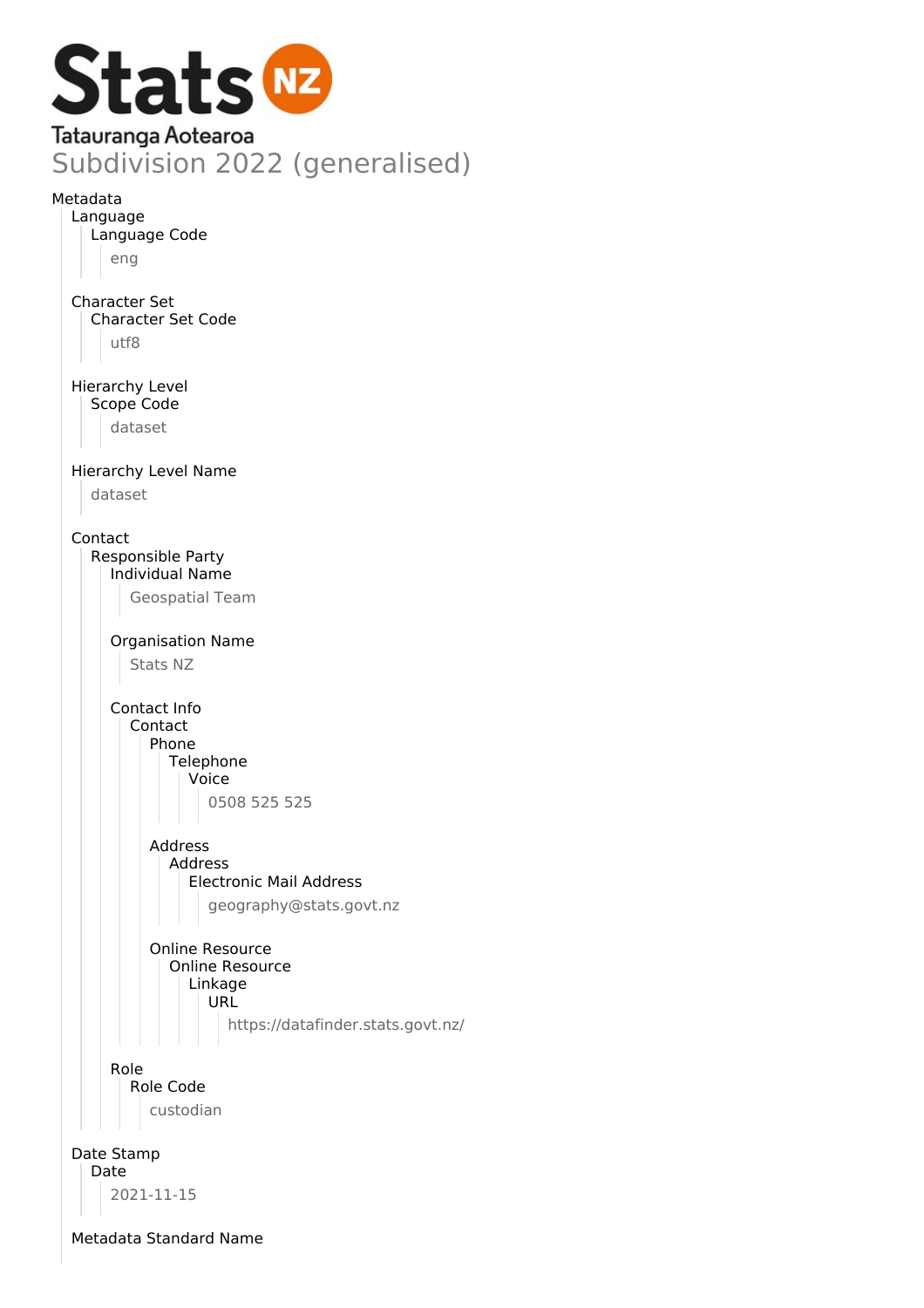### Metadata Standard Version

2007

### Spatial Representation Info Vector Spatial Representation

#### Topology Level Code

geometryOnly

# Geometric Object Type Code

composite

#### Integer

145

# Reference System Info

Reference System

### Reference System Identifier Identifier

Code

# 2193

Code Space EPSG

# Version

7.9.4(9.0.0)

### Identification Info

Data Identification Citation Citation Title TASUB2022\_V1\_00

### Date

# Presentation Form Presentation Form Code mapDigital

### Abstract

This dataset is the definitive set of (territorial authority) subdivision boundaries for 2022 as defined by the territorial authorities and Local Government Commission but maintained by Stats NZ (the custodian).Subdivisions are set up under the Local Government Act 2002 and Local Electoral Act 2001. A subdivision is a division of a community or local board area for electoral purposes.Subdivisions are defined at meshblock level, and do not coincide with the statistical area 1 (SA1) geography or the statistical area 2 (SA2) geography. A number of territorial authorities do not have subdivisions, and if they do, the subdivisions do not necessarily cover the whole territorial authority area. Subdivisions nest within community or local boards. Where a community or local board is divided into subdivisions all of the community or local board area must be included in a subdivision.Subdivisions are numbered based on their corresponding territorial authority. Each subdivision has a unique five-digit number. The first three digits refer to the territorial authority that the subdivision lies within. The following two digits are sequential, and represent the number of subdivisions within the territorial authority. For example, Waipa District (017) has four subdivisions numbered 01701, 01702, 01703 and 01704. The rest of the district is not represented by a subdivision and is coded 01799 (Area Outside Subdivision).There was a large increase in the number of subdivisions between 2010 and 2011. This is due to the creation of the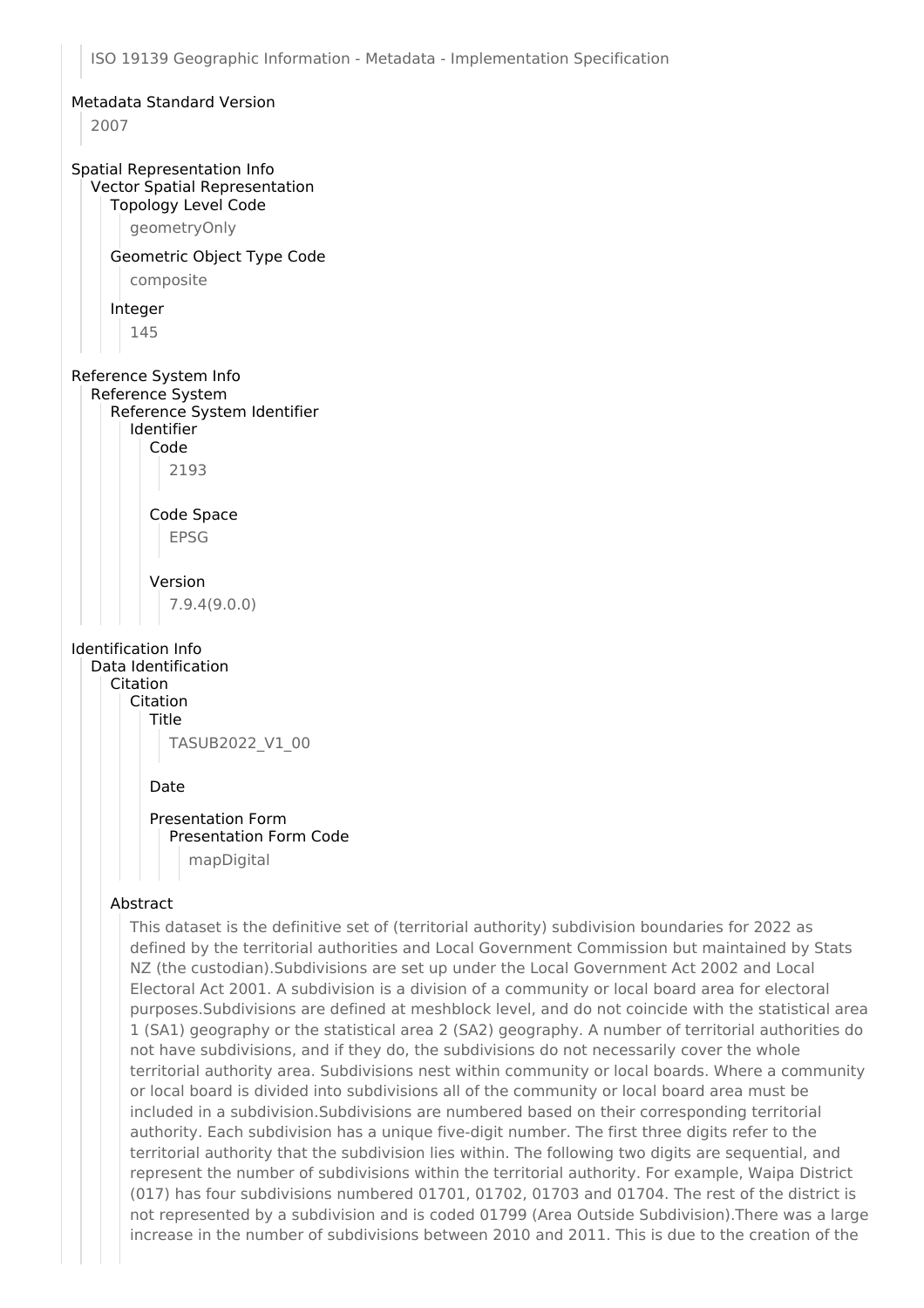Auckland Council to replace Auckland Regional Council and seven territorial authorities in 2010. Twenty-one local boards were established, a number of which contain subdivisions. There was also an increase in subdivisions between 2016 and 2017 following the three-yearly representation review. Digital boundary data became freely available on 1 July 2007.

## Purpose

This dataset is the definitive version of the annually released (territorial authority) subdivision boundaries as at 1 January 2022, as defined by the territorial authorities and/or Local Government Commission and maintained by Stats NZ (the custodian), This version contains 79 subdivisions, excluding area outside subdivision.

## Credit

Stats NZ

Point Of Contact Responsible Party Individual Name Geospatial Team Organisation Name Stats NZ Contact Info Contact Phone Telephone Voice 0508 525 525 Address Address Electronic Mail Address geography@stats.govt.nz Online Resource Online Resource Linkage URL https://datafinder.stats.govt.nz/ Role Role Code custodian Descriptive Keywords Keywords Keyword Downloadable Data Descriptive Keywords Keywords Keyword tasub Keyword territorial authority subdivision Keyword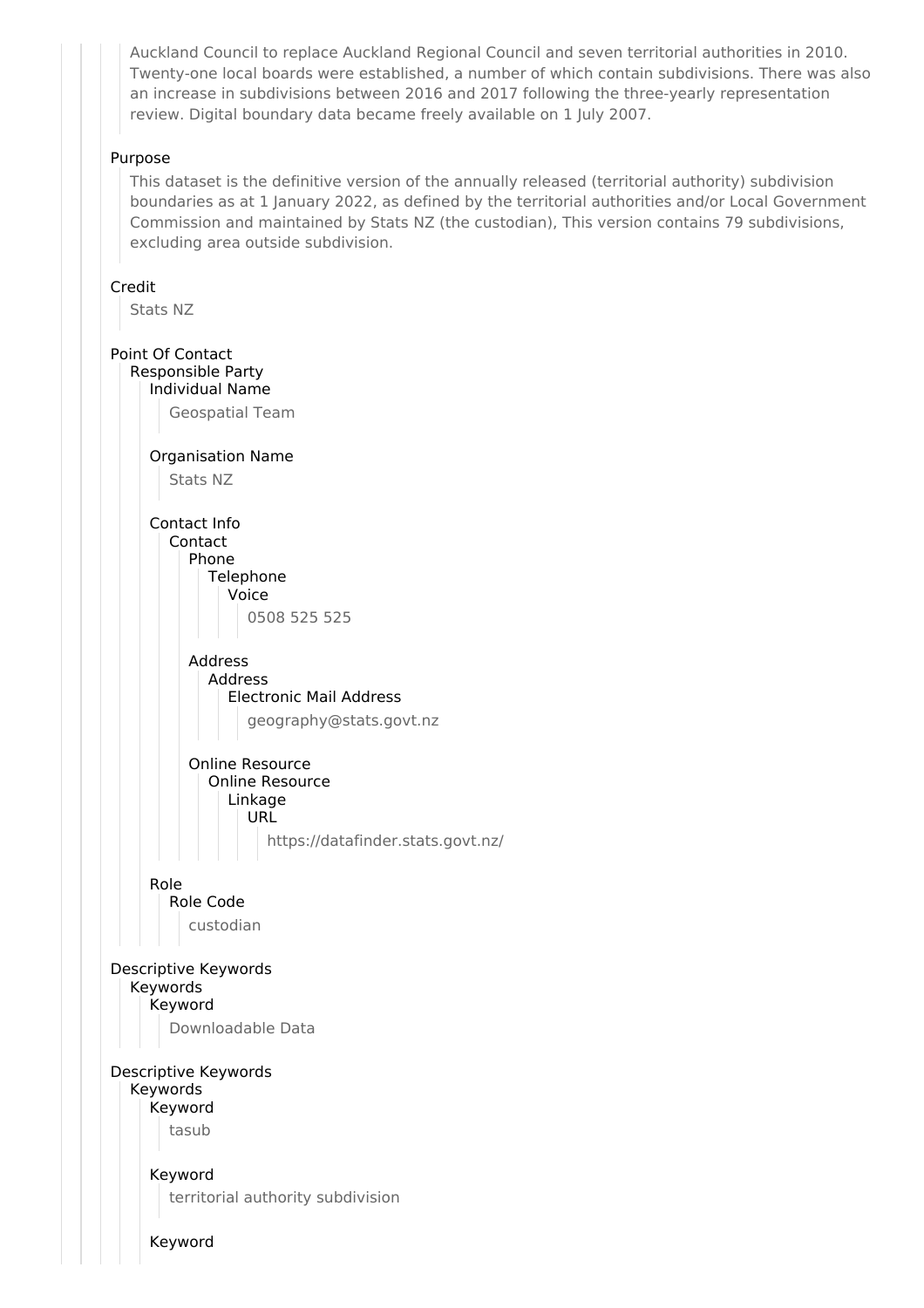**TASUB** Keyword Territorial Authority Subdivision Keyword TASub Resource Constraints **Constraints** Use Limitation Creative Commons Attribution 4.0 International (CC BY 4.0) Spatial Representation Type Code vector Language Language Code eng Character Set Character Set Code utf8 Topic Category Code boundaries Version 6.2 (Build 9200) ; Esri ArcGIS 10.8.1.14362 Extent EX Extent Geographic Element EX \_ Geographic Bounding Box Extent Type Code Boolean true -180180-47.841491-33.559984 Distribution Info Distribution Distribution Format Format Name File Geodatabase Feature Class Data Quality Info DQ \_ Data Quality Scope DQ Scope Level Scope Code dataset Lineage LI Lineage Statement (Territorial authority) subdivisions are based on the meshblock pattern. Non-alignment of meshblock and cadastral boundaries are one of a number of reasons for meshblock boundary adjustments. Other reasons include requests from local authorities, Local Government Commission, Electoral Representation Commission and to make census enumeration